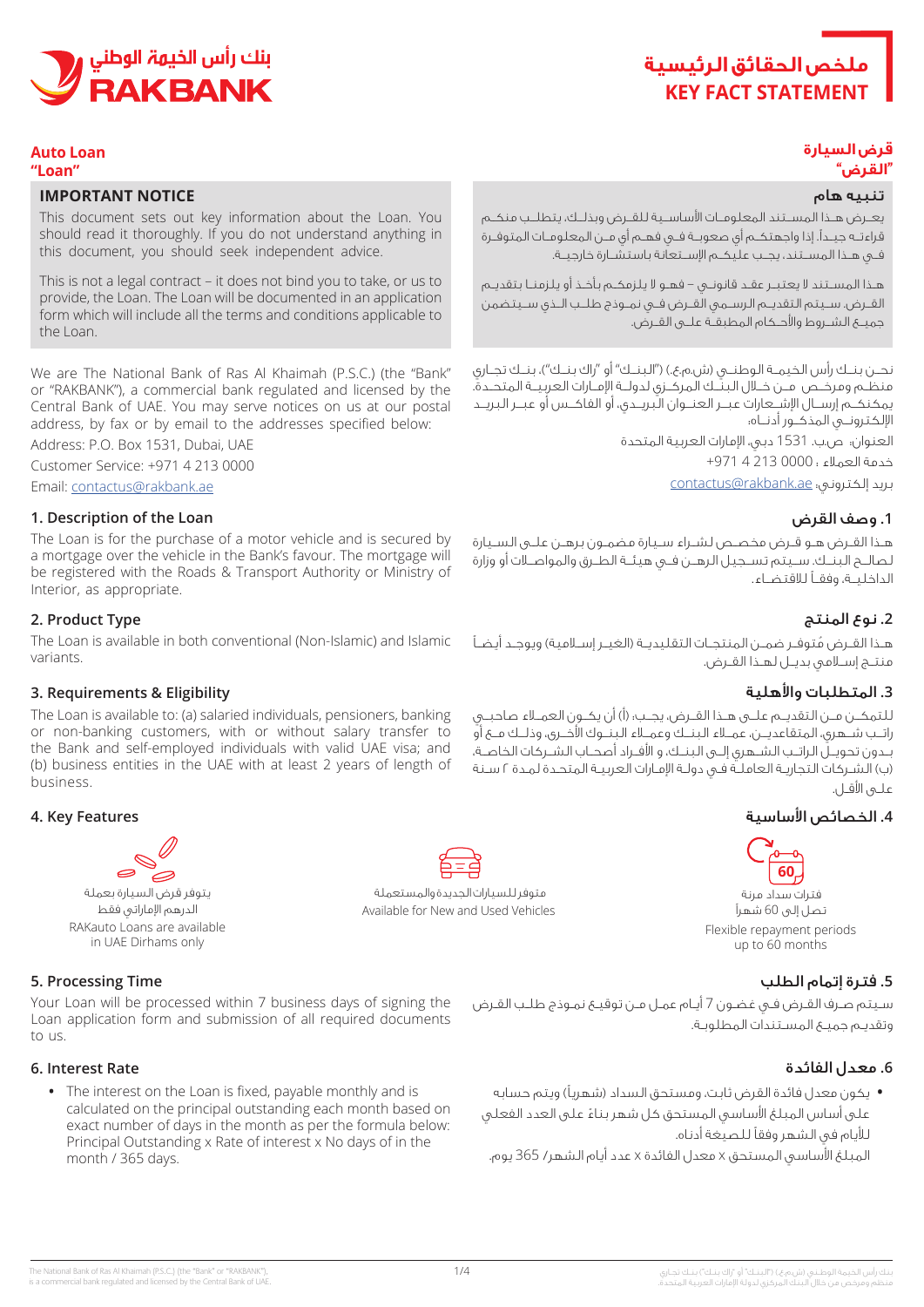

• All Loans are disbursed, upon approval, at reducing rates, converted from the Fixed rates below based on the Loan tenure selected.

| Salary (in AED)                                                                                               | <b>New Vehicles</b>                |  |                                    |  | <b>Used Vehicles</b>              |
|---------------------------------------------------------------------------------------------------------------|------------------------------------|--|------------------------------------|--|-----------------------------------|
| From AED 5,000                                                                                                | 1.79% to 3.49% (flat)<br>per annum |  | 2.30% to 3.69% (flat)<br>per annum |  |                                   |
|                                                                                                               |                                    |  |                                    |  |                                   |
| Businesses with Length of<br><b>Business Criteria (LOB)</b>                                                   |                                    |  | <b>Flat Interest</b><br>Rate p.a.  |  | <b>Flat Interest</b><br>Rate p.a. |
|                                                                                                               |                                    |  | New Vehicle                        |  | <b>Used Vehicle</b>               |
| Business excluding rent a car                                                                                 |                                    |  | 3.45% to 4.49%                     |  | 3.65% to 4.75%                    |
| Business for rent a car                                                                                       |                                    |  | 3.50%                              |  | <b>NA</b>                         |
|                                                                                                               |                                    |  |                                    |  |                                   |
| Self-Employed                                                                                                 |                                    |  | <b>Flat Interest</b><br>Rate p.a.  |  | <b>Flat Interest</b><br>Rate p.a. |
|                                                                                                               |                                    |  | <b>New Vehicles</b>                |  | <b>Used Vehicle</b>               |
| Rates are based on<br>average account balance<br>(with the lowest rate<br>provided to our Elite<br>customers) |                                    |  | 2.40% to 3.24%                     |  | 2.99% to 4.19%                    |

Please also note that promotional interest rates may be offered on certain occasions and on a case to case basis, the details of which would be available on our website (under Personal > Loans > Auto Loan) and advised to you at the time of application.

Payment hierarchy under this Loan is as below

- 1. Principal component of installment/ Overdue
- 2. Interest component of installment/ Overdue
- 3. Late payment Interest
- 4. All other Charges

#### **Warning**

- **•** If you pay off the Loan prior to the due date, you will pay prepayment charges at the rates described below.
- **•** If you are late in payment or fail to make a payment on the due date, you will pay default interest at the rates described below.
- **•** If you fail to make a payment or otherwise breach the **Loan terms, this will be a default and the Bank will be** entitled, among other things, to:
	- **repayment full demand and Loan the Cancel) a( immediately**
	- **(b)** Report the default to the appropriate regulatory authorities including the UAE Central Bank and Al **Etihad Credit Bureau and credit rating agencies.** which will affect your credit rating
	- **(c) Bring legal proceedings against you and repossess** the mortgaged vehicle.

**•** يتم صرف جميع القروض، عند الموافقة، بأسعار متناقصة يتم تحويلها من المعدالت الثابتة أدناه بناء على مدة القرض المتوافق عليه. **أ** 

| سيارة مستعملة                                 | سيارة جديدة                                 | الراتب (بالدرهم الإماراتي)                                                                              |
|-----------------------------------------------|---------------------------------------------|---------------------------------------------------------------------------------------------------------|
| 2.30% إلى 3.69%<br>(ثابت) سنوياً              | 1.79% إلى 3.49%<br>(ثابت) سنوياً            | من 5,000 درهم إماراتبي                                                                                  |
| معدل فائدة ثابت<br>سنويأ للسيارة<br>المستعملة | معدل فائدة ثابت<br>سنويأ للسيارة<br>الجديدة | الأعمال التجارية حسب فترة<br>ممارسة النشاط المطلوبة                                                     |
| 3.65% إلى 4.75%                               | 3.45% إلى 4.49%                             | الشركات بإستثناء شركات تأجير<br>السيارات                                                                |
| ΝA                                            | 3.50%                                       | شركات تأجير السيارات                                                                                    |
| معدل فائدة<br>سنوى ثابت<br>للسيارة المستعملة  | معدل فائدة<br>سنوى ثابت<br>للسيارة الجديدة  | الأفراد أصحاب الأعمال الخاصة                                                                            |
| 2.99% إلى 4.19%                               | 2.40% إلى 3.24%                             | تعتمد الأسعار المطروحة علبى<br>متوسط رصيد الحساب (مئ<br>أدمى سعر فائدة مقدمة لعملائنا<br>النخبة – إليت) |

يرجــى أيضــً المالحظــة أنــه قــد يتــم تقديــم أســعار الفائــدة الترويجيــة فــي مناسـبات معينـة وعلـى أسـاس كل حالـة علـى حـدة، وسـيتم تحميـل تفاصيلها علـى موقعنـا علـى الإنترنـت (تحـت قسـم الأفـراد > قـروض > قـروض السـيارات) وإعالمكــم بهــا عنــد تقديــم الطلــب.

يكون التسلسل الهرمي لسداد مبلغ القرض كما يلي:

- .1 المبلغ األساسي للقسط / المتأخرات
- . مبلغ الفائدة في القسط / المتأخرات
	- . الفائدة على السداد المتأخر
		- .4 جميع الرسوم األخرى

# **تحذير**

- **• إذا تـم سـداد القـرض المبكـر قبـل تاريخ اإلسـتحقاق، عندئـذ يتعين دفـع رسـوم التسـوية المبكرة بالمعـدالت الموضحـة أدناه.**
- **• إذا تأخرتـم أو تخلفتـم عـن السـداد، عندئـذ يتعيـن دفـع رسـوم تأخيـر السـداد بالمعـدالت الموضحـة أدنـاه؛ سـيتم فـرض فائـدة التخلـف عـن السـداد بالمعـدالت الموضحـة أدنـاه.**
- **• إذا فشــلتم عــن ســداد الدفعــة أو خالفتــم شــروط القــرض بشــكل أو بآخــر، فســوف يعــد هــذا إخــال وســيحق للبنــك مــن بيــن أمــور أخــرى، أن يقــوم ب:**
	- **(أ إلغاء القرض والمطالبة بالسداد الكامل فورًا.**
	- **(ب)اإلبالغ عن اإلخالل إلى السلطات التنظيمية المناسبة بما في ذلك البنك المركزي اإلماراتي ومكتب اإلتحاد اإلئتماني ووكاالت التصنيف اإلئتمانية األخرى، مما سيؤثر على التصنيف اإلئتماني.**
- **(ج)إتخاذ اإلجراءات القانونية ضدكم وإستعادة حيازة السيارة المرهونة.**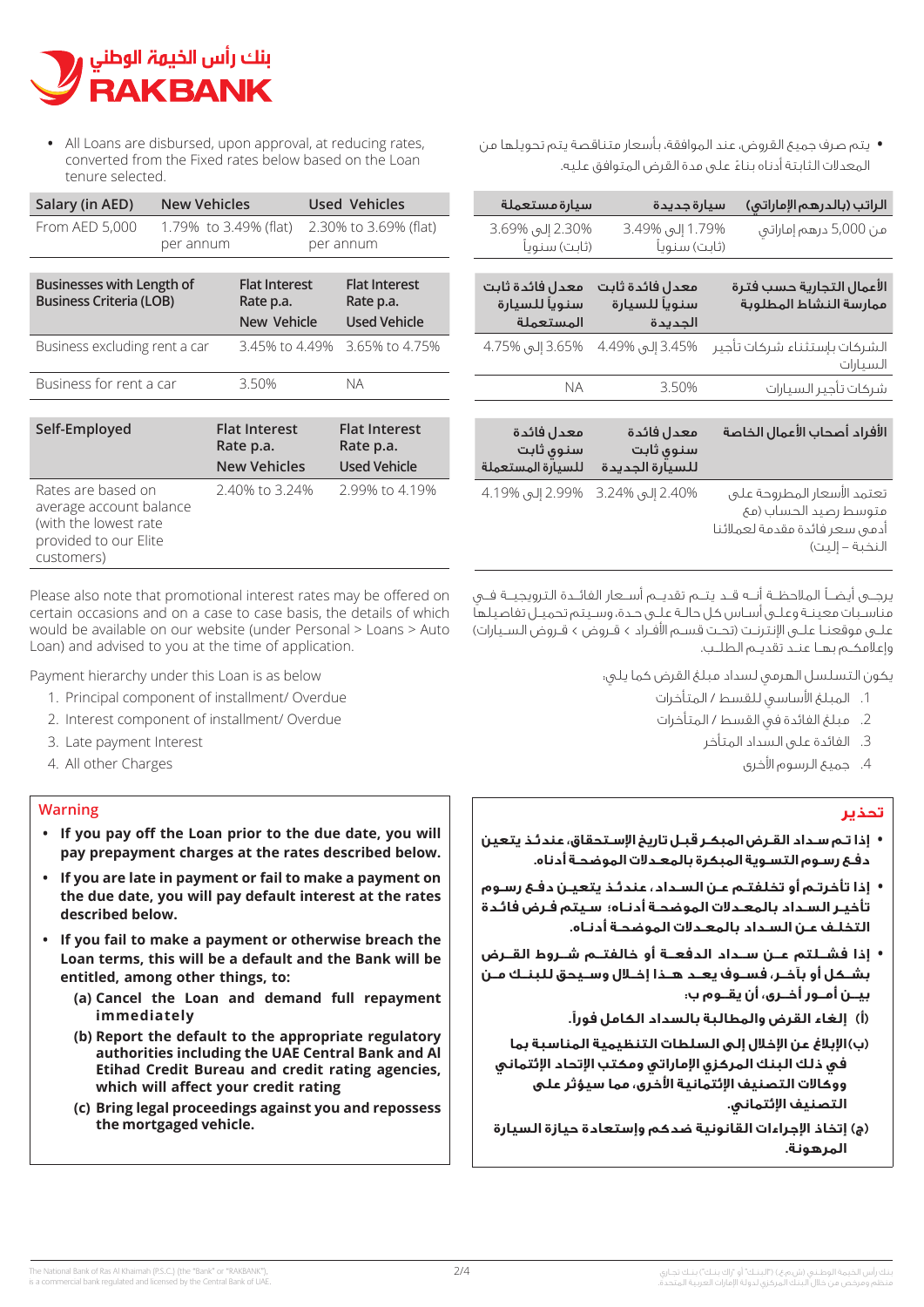

## **Charges & Fees 7.**

| ۰٫ انرسوم والمصروفات                    |                                                                                                                                                                                                                      |                                                                                                                                                                                                                          | . ΓΕΕΣ & CHAI KES                       |  |
|-----------------------------------------|----------------------------------------------------------------------------------------------------------------------------------------------------------------------------------------------------------------------|--------------------------------------------------------------------------------------------------------------------------------------------------------------------------------------------------------------------------|-----------------------------------------|--|
| رسوم المعالجة (إن وجدت) وقت<br>الإلتحاق | للأفـراد ذو الراتـب الـشـهري؛ يُسـتحق سـداد<br>(حد ادنــي 500 درهــم إماراتــي وحـد اقصــي<br>2500 درهــم إماراتــي)                                                                                                 | For individual customers: 1% of the<br>Loan amount is payable at the time of<br>disbursement (minimum of AED 500<br>and maximum of AED 2500)                                                                             | Processing Fees<br>(one-time payment)   |  |
|                                         | للعملاء أصحاب الشركات. يُستحق سداد<br>1.5% من مبلغ القرض فى تاريخ الصرف<br>(حـد أدنــي 500 درهــم إماراتــي وحـد اقـصــي<br>7500 درهم إماراتبي).                                                                     | For Business customers: 1.5% of the<br>Loan amount is payable at the time of<br>disbursement (minimum of AED 500<br>and maximum of AED 7500).                                                                            |                                         |  |
| الرسوم /المصروفات الأخرى                | درهـم إماراتـي عـن كل تأخيـر فـي القسـط<br>مسـتحق الدفــــ حتــــــى ســــداد القســـط.                                                                                                                              | Charges for late payment is AED 500<br>per delay in instalment payable until<br>instalment is paid.                                                                                                                      | Other fees / charges                    |  |
|                                         | رسيوم إصبدار شيهادة المسيؤولية/عدم<br>وجـود مسـؤولية هـي 60 درهـم إماراتـي<br>للعمــلاء الأفــراد ولأصحــاب الشــركات<br>الفرديــة و250 درهــم إماراتــى لعمــلاء<br>الأعمال لكل شهادة.                              | Charges for issuance of liability/no<br>liability certificate is AED 60 for Individual<br>& Sole Establishment Customers and<br>AED 250 for Business Customers per<br>certificate.                                       |                                         |  |
| رسوم التسوية المبكرة لمبلغ<br>القرض     | رسوم السداد المبكر للتسويات الكاملة<br>الأفـراد (بمـا فــى ذلـك الـمؤسسـات الفرديـة)                                                                                                                                 | Early settlement charges for full<br>settlements are 1% of outstanding<br>amount for Individual (including Sole<br>Establishments) customers and 5%<br>of outstanding amount for business                                | Fees at the time<br>of early settlement |  |
|                                         | الأعمـال.<br>رسوم السداد الجزئى للتسويات الجزئية<br>1% مـن المبلــــغ المدفــوع مقدمًــا للعمــلاء<br>الأفـراد (بمـا فــى ذلـك الـمؤسسـات الفرديـة)<br>و5% مــن المبالــــغ المدفوعـــة مســـبقاً<br>لعملاء الأعمال. | customers.<br>Part settlement charges for partial<br>settlements are 1% of the amount<br>prepaid for Individual (including Sole<br>Establishments) customers and 5%<br>of the amounts prepaid for business<br>customers. |                                         |  |

In addition, there may be standard fees which apply to your dealings with us. Our schedule of fees can be found at www.rakbank.ae. (under Loans > RAKauto Loan page > Information & Tools > Service & Price Guide).

## **VAT** at the current rate of 5% will be levied on the Bank's fees and charges, as applicable under UAE law.

## **Limitations & Risks 8.**

- Only 2 deferrals are allowed in a year one month at a time subject to minimum 6 installments repaid since the loan was availed
- Installment deferral cannot be given if payments are irregular or if there are 4 cheques / Direct Debit System (DDS) returns in the last 12 months or if the request does not meet the Bank's internal risk policy requirements.
- If you fail to make any payment due under the Loan or otherwise breach our terms, you will lose the vehicle mortgaged to the Bank as a result of the mortgage enforcement proceedings that we may take.

## **9. Customer Obligations**

You need to:

- Pay all installments and other amounts due on the due dates without delay.
- Review this document and all other terms & conditions set out in the application form in detail.
- Regularly check our website (www.rakbank.ae) for updates.

## **.7** الرسوم والمصروفات

باإلضافــة إلــى ذلــك ، قــد تكــون هنــاك رســوم عامــة تنطبــق علــى تعامالتكــم معنــا. يمكــن االطــاع علــى جــدول الرســوم الخــاص بنــا علــى موقعنــا علــى شــبكة األنترنــت: ae.rakbank.www( تحــت قســم األفــراد < قــروض < قــروض ســيارات < المعلومــات واألدوات < دليــل الخدمــة واألســعار(.

ســيتم فــرض ضريبــة القيمــة المضافــة بالمعــدل الحالــي البالــغ **5%** علــى رســوم وتكاليــف البنــك، كمــا هــو مطبــق بموجــب قانــون دولــة اإلمــارات العربيــة المتحــدة.

# **.8** المخاطر والقيود

- **•** ال يسـمح بتأجيـل أكثـر مـن قسـطين فـي السـنة مـع مراعـاة سـداد عـدد 6 أقسـاط علـى األقـل بعـد صـرف القـرض.
- **•** ال يمكـن تأجيـل القسـط إذا كانـت المدفوعـات غيـر منتظمـة أو إذا كان هنـاك 4 شـيكات / نظـام الخصـم المباشـر المرتجعـة فـي آخـر 12 شـهرًا أو إذا كان الطلـب ال يفـي بمتطلبـات سياسـة المخاطـر الداخليـة للبنـك.
- **•** فـي حـال التخلـف عـن سـداد أي دفعـات مسـتحقة بموجـب القـرض أو اإلخـال عـن شـروطنا التعاقديـة بطريقـة أخـرى، سـيترتب عليكـم خسـارة الممتلكات المرهونـة لصالـح البنـك نتيجـة إلجـراءات اسـتعادة حيـازة السـيارة التـي قـد يقـوم بـه البنـك.

# **.9** إلتزامات العميل

تعين على العميل ما يلي:

- **•** سـداد جميـع األقسـاط والمبالـغ األخـرى المسـتحقة فـي مواعيـد اإلسـتحقاق دون تأخيـر.
- **•** مراجعـة هـذا المسـتند وجميـع الشـروط واألحـكام األخـرى المنصـوص عليهـا فـي نمـوذج الطلـب بالتفصيـل؛
- **•** اإلطــاع علــى موقعنــا اإللكترونــي )ae.rakbank.www )بإنتظــام لمتابعــة التحديثــات؛